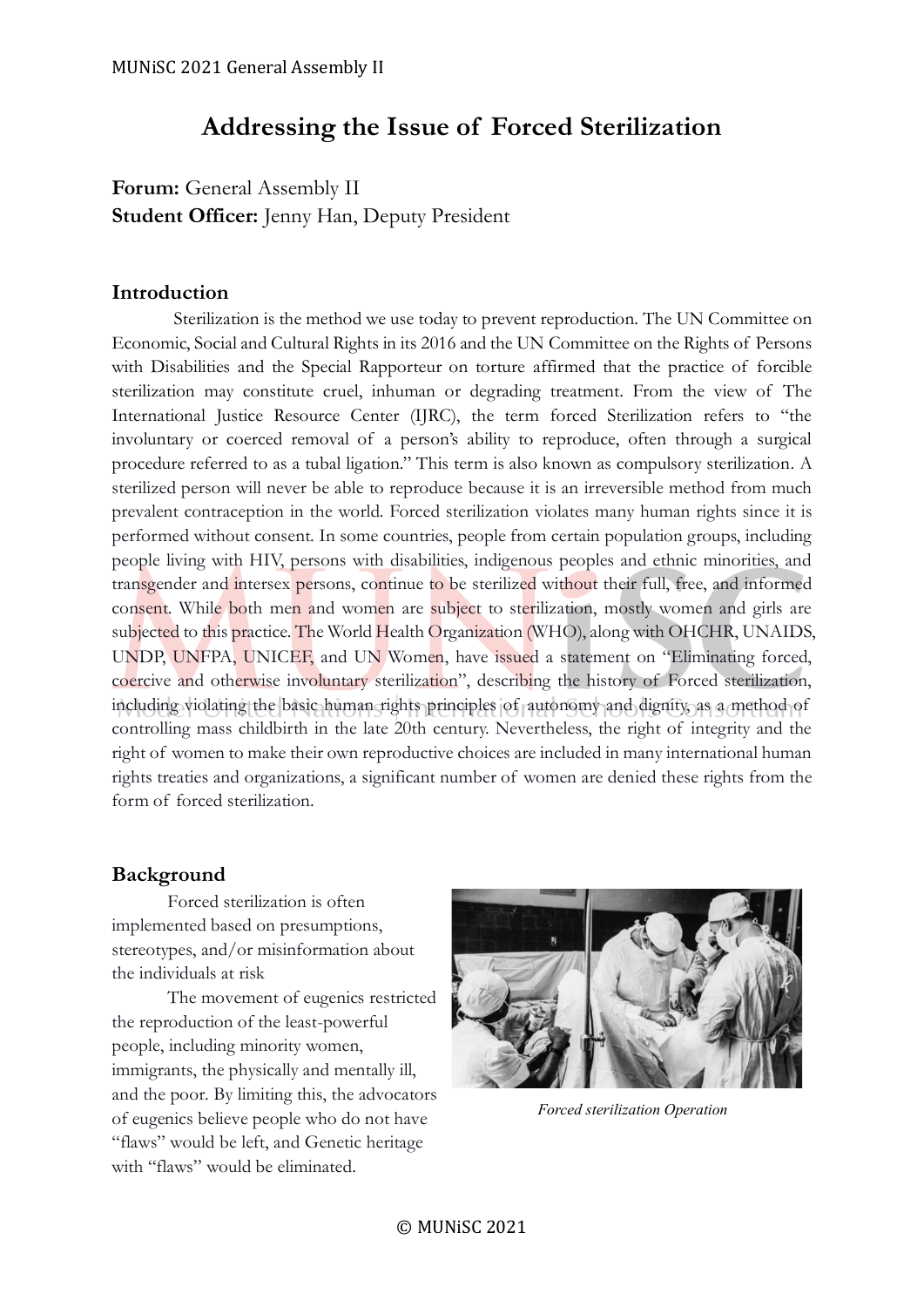#### MUNiSC 2021 General Assembly II

Some countries implement forced sterilization because the fertility rate is too high and there is a need to stop the population growth. The procedure of forced sterilization is often performed at the same time as cesarean sections or women are presented with consent forms during labor or delivery, when in great pain or duress. Recent cases of forced sterilization have been targeted at women living with HIV, women of ethnic minorities, disabled women, and poor women. Women's consent was obtained by coercion. In this case, women are asked to sign a consent form during labor or to receive other medical procedures such as abortion or Caesarean section and must agree to sterilization. In other cases when failed to obtain consent from women, who have never asked if they want sterilization, they were notified of sterilization after the Caesarean section. In some cases, women do not know that they have been sterilized until they try to access contraceptives. Then they find out that they are sterilized. According to an interagency statement: Eliminating forced, coercive and otherwise involuntary sterilization, agencies including The UN Office of the High Commissioner for Human Rights (OHCHR) have produced research, in the form of a statement for general release, to add weight to calls for States to take action to eliminate involuntary sterilization. Acknowledging "Sterilization is one of the most widely used forms of contraception in the world."

#### **International Actions**

Countries around the world have banned forced sterilization as an illegal process. The right of integrity and the right of women to make their own reproductive choices are included in many international human rights treaties and organizations. The World Health Organization (WHO), along with OHCHR, UNAIDS, UNDP, UNFPA, UNICEF, and UN Women, have stated "Eliminating forced, coercive and otherwise involuntary sterilization." the statement reaffirms that this must only be used with the "full, free and informed" consent of those undergoing the procedure. Some countries including United States have illegalized forced sterilization. Other countries including India and China does not have a strict regulation related to sterilization. The government uses sterilization for controlling population growth.

## **Places of High Concern**

*India* 



India has been an overpopulated country for nearly five decades. In June 2017, the United Nations reported that India's population will rise to 1.5 billion by 2050. To reduce population growth, India has been using sterilization since 1951. According to the United Nations, India alone was responsible for 37 percent of the world's female sterilization in 2011. Sterilization has decreased the fertility rate of India-fertility rates dropped from 3.4 in the 1990s to 2.2 in 2016. However, this leads to political

problems in the 1970s: "The Emergency"—a twenty-one-month-long period widely considered the darkest in post-1947 Indian history. *United States*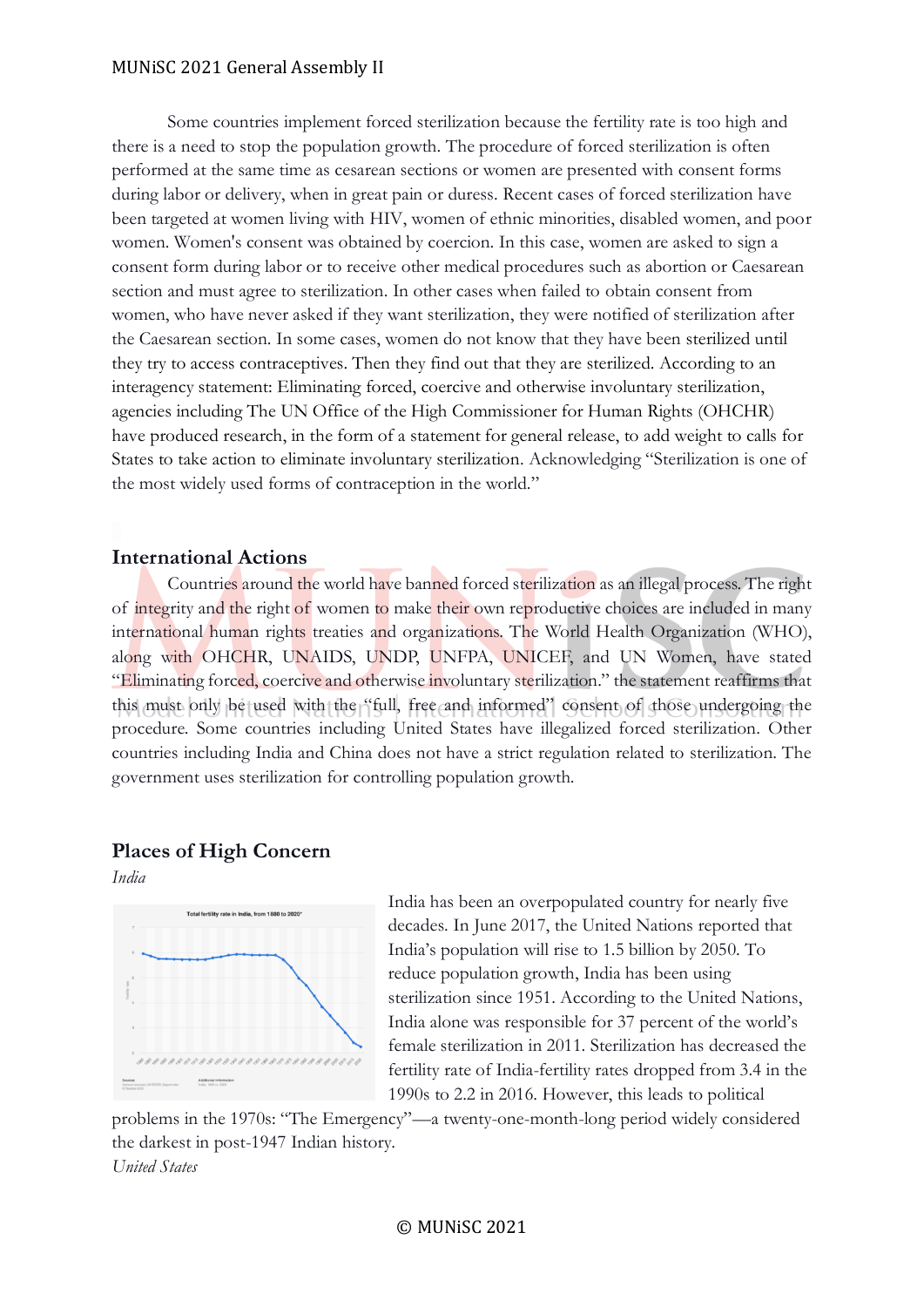#### MUNiSC 2021 General Assembly II

Eugenics has been a major cause of forced sterilization. In 1907, sterilization law was first adopted by the state of Indiana, United States. The law allowed mental patients, prison inmates, and the poor to undergo forced infertility surgery. Soon after, the sterilization law was adopted in 31 other states, and more than 60 thousand people with genetic disabilities were sterilized. In 1927, the U.S. Supreme Court case, known as Buck v. Bell was held. The case reaffirmed the right of individual states to forcibly sterilize anyone "afflicted with a hereditary form of insanity or imbecility."



*Picture of the Bucks before the Supreme Court*

#### *Canada*

Two Canadian states, Alberta and British Columbia carried out compulsory sterilization programs for eugenics in the 20th century. Canadian forced sterilization was operated through the same mechanisms of institutionalization, judgment, and surgery as the American system.

The Sexual Sterilization Act of Alberta was enacted in 1928 and abolished in 1972. In 1995, Leilani Muir sued the province of Alberta in 1959 for forcing her to sterilize without her permission. After Muir's incident, the Alberta government apologized for forcing more than 2,800 people to be sterilized. Nearly 850 people from Alberta who underwent fertility surgery were awarded \$142 million in damages under the Sexual Sterilization Act. Until 2017, many indigenous women could not see their newborn babies unless they agreed to sterilize them. More than 60 women are involved in the lawsuit.



*Swedish transgenders battle for forced sterilization*

Interna<sub>From</sub> 1906 to 1975, Forced sterilization was performed on eugenic, medical, and social grounds. Between 1972 and 2012, sterilization was used for sex reassignment surgery. Between 1941 and 1976, sterilization was legal in several pre-conditions: Medical purpose when women could be in serious problem when pregnant, eugenic purpose when a mentally or physically disabled person is considered pregnant, and a social indication of disabled persons

would lead them to sterilization. From 1934 to 1974, 62,000 Swedes were sterilized as part of a national program based on the science of race biology and were carried out by officials who believed they were helping build a progressive and enlightened welfare state. For many years, these actions have been accepted in Sweden and other Scandinavian countries and often promoted by officials, who were otherwise considered to be an embodiment of their values as progressive and humanitarian states. In recent days, reports have highlighted similar programs in Switzerland, Austria, and Belgium.

#### **Possible Solutions**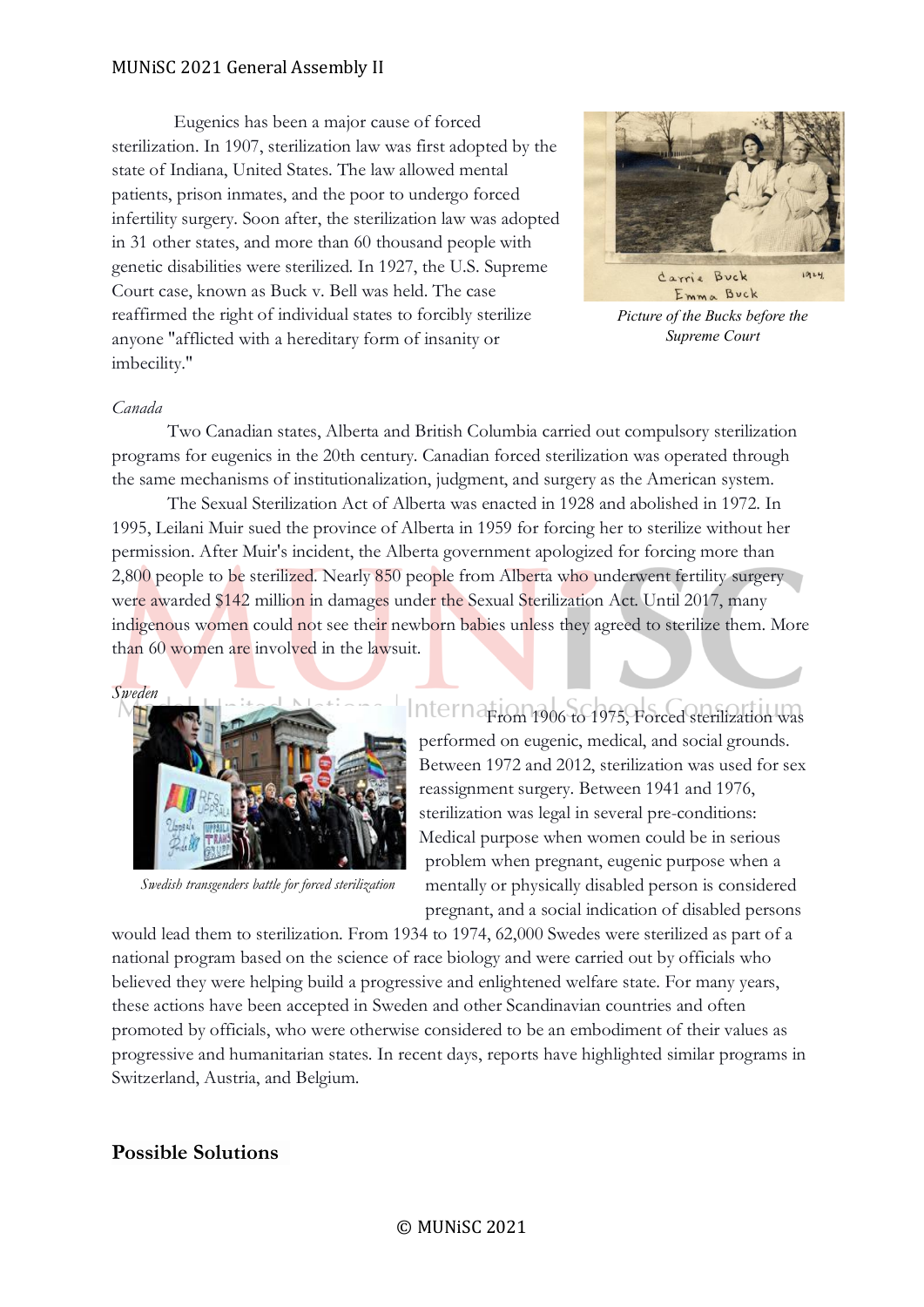#### MUNiSC 2021 General Assembly II

As there are many aspects of this problem, many solutions can be proposed. Among the many problems that exist within this issue, some of the most efficient means include:

- 1. To improve deterrence of forced sterilization, it is highly recommended that laws are strengthened and better enforced. This includes encouraging families to have only two children per family, spacing the birth of these children for about a few years, and providing full information about sterilization and proceed with full consent. Consent by the sterilized person should be reinforced, requiring official forms to fill out.
- 2. Provide incentives to adopt children, decreasing the fertility rate without forcing people to stop having children. Incentives should be given on education and raising of the child. This should be given to two children per family with only adopted children.
- 3. Launching public education campaigns to cease forced sterilization. The government can help begin changing behavior by raising awareness of the adverse effects of forced sterilization.
- 4. Proceed with further research on eugenics and conclude the theory.

There are countries still with sterilization law and the act of forced sterilization is not illegal. This problem should be widely spread. This problem means a lot to the victims of forced sterilization. There are already statements related to this act, however, there are countries still forcing sterilization, and the consents from the sterilized people are gained from suppression.

## **Glossary**

*OHCHR (Office of the High Commissioner for Human Rights):* OHCHR is to ensure universal enjoyment of all human rights, to remove obstacles to their effective implementation, and to enhance coordination and cooperation of human rights-related activities throughout the United Nations system. ited Nations | International Schools Consortium

*UNAIDS (Joint United Nations Programme on HIV and AIDS):* UNAIDS is an innovative joint venture of the United Nations family which brings together the efforts and resources of 11 UN system organizations to unite the world against AIDS

*Eugenics:* Eugenics is a social and political philosophy. It seeks to influence how people mate and raise children, aiming at the development of the human race.

*Sterilization Law:* Sterilization is the law that gives a person the right to choose or reject reproductive sterilization within the reproductive right and governs when the government can restrict this basic right.